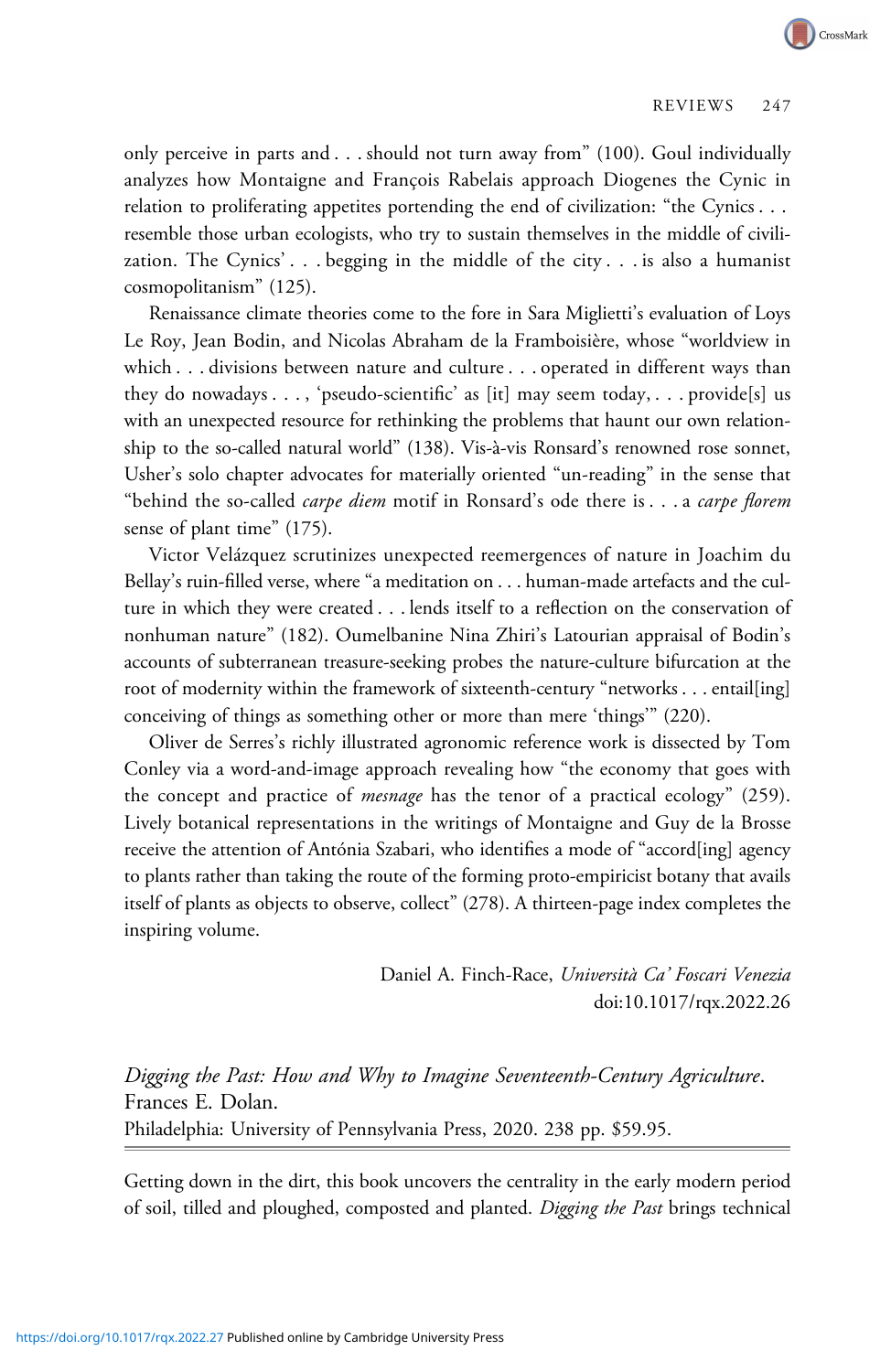writings about agriculture from the margins to the center of English culture in the seventeenth century. Ranging back and forth between England and the Jamestown colony, with a wide range of reference in literary and historical texts, Dolan demonstrates that ideas about agriculture represent an often overlooked but omnipresent substrate in early modern English culture, one whose influence can be seen in places that range from Shakespeare's plays to the substantial literature about agriculture, cooking, and householding, to twenty-first-century discourses around organic farming and wine production. Her book represents a major contribution to early modern ecostudies and also a model of how deep engagement with historical practices can inform our own lives and ways of thinking in the twenty-first century.

Dolan's study takes shape in dialogue with recent developments in early modern environmental scholarship, with particular attention to food studies and analyses of plant and animal husbandry. She engages with the foundational work of Gail Kern Pastor, Mary Floyd-Wilson, and Rebecca Bushnell, and builds on the ecocritical writings of Jean Feerick, David Goldstein, Urvashi Chakrabarty, Vin Nardizzi, Hillary Eklund, and Joan Thirsk, among many others. Building upon the dynamic ideas of the ecological scientist Daniel Botkin, who insists that "nature is neither stable nor orderly" (11), Dolan describes the physical and conceptual labor required to wring one's daily bread from the recalcitrant soils of England and colonial Virginia. Dolan's perceptive and insightful exposure of cultural habits and patterns that persist from the seventeenth into the twenty-first century reveals how influential and unpredictable the cultural work of agriculture has been and remains.

This book's chapters provide an overview of its contents. After a short introduction that defends "hold[ing] different time frames in tension" (2), her first chapter explores the practices of composting and soil amendment. The second chapter makes a series of brilliant connections between turnips, cannibalism, motherhood, Shakespeare's Titus Andronicus, and the Starving Time in Jamestown. The third chapter investigates the complex matter of early modern winemaking in England, France, and Virginia, with detours into modern vintners in California and elsewhere. The fourth chapter teases out ambiguities in the symbolic valences of hedges and hedgerows in the context of the history of enclosure, many versions of the story of Sleeping Beauty, and changing ideas of private and communal access. The conclusion returns to Jamestown to read closely how English ideas about agriculture came into contact with foreign soils and crops.

That orderly summary, however, does not do justice to Dolan's wide range of reference, her acute analytical prose, or her often witty transitions between early modern and twenty-first century ideas about humans and soil. Building on the "hummushuman connection" (14), she draws together agricultural and cultural practices. Composting, in her persuasive reading, becomes a pungent metaphor for the process that it physically describes, a literal decomposition that also entails "systematically collecting, ripening, and using" (39) decayed matter. Books as well as crops emerge from